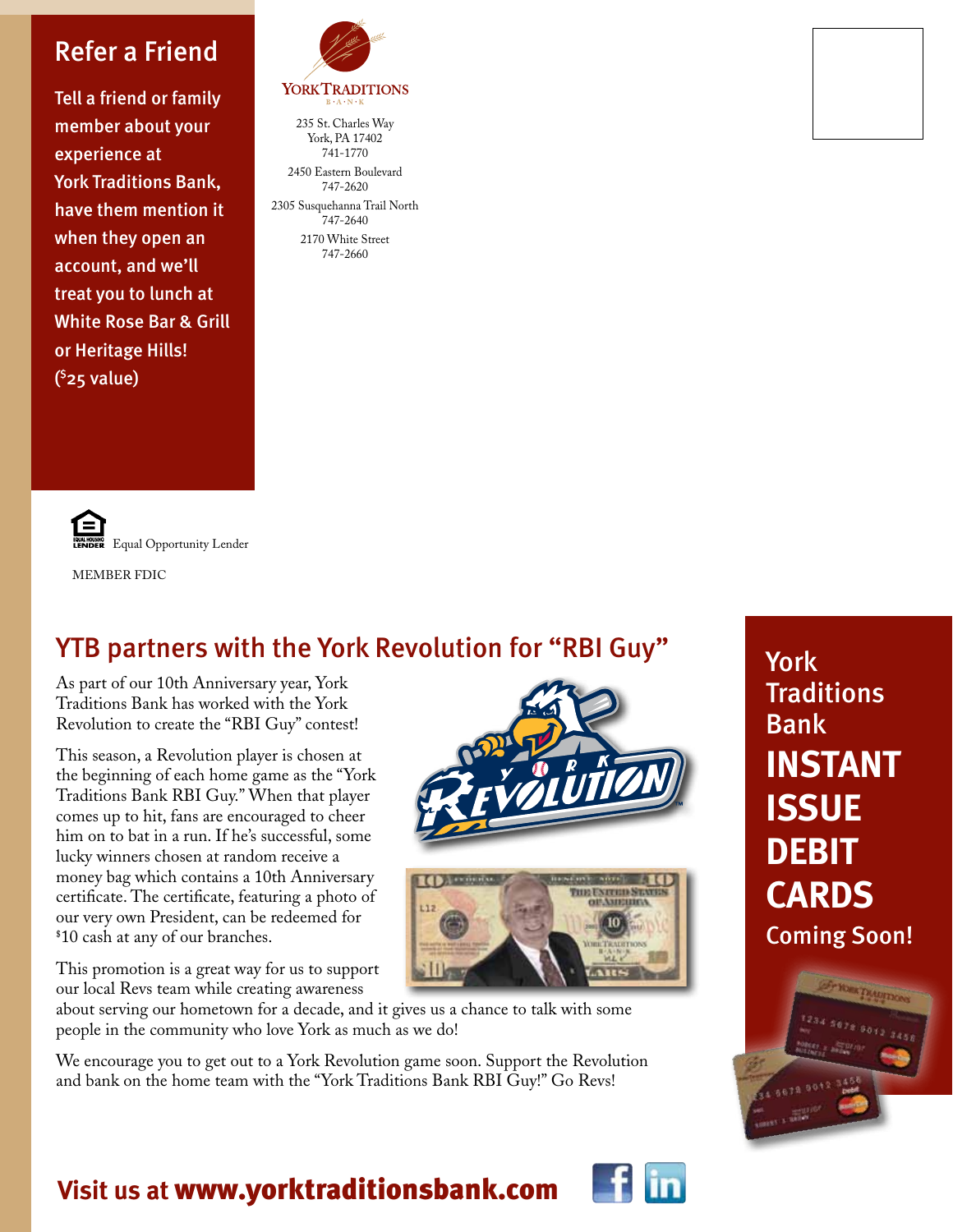### Regional Medical Imaging **Summer 2012** Haditionally speak i n g

#### Letter from the President

Although York Traditions Bank's official 10th Anniversary is not until October 28, I have found myself reminiscing ever since the calendar turned to the new year. But as I look back, I also look ahead to the next decade with great anticipation.

Our original Core Values have remained the cornerstone for our strength and stability, even through the leanest years, and we are poised to develop quality growth and expanded presence in the years ahead. Despite the sluggish economy, York County businesses and individuals increasingly select us as their community bank of choice, enabling us to grow overall assets, loans, and deposits organically, and achieve enhanced profitability.

On the regulatory front, much uncertainty surrounds the evolution of Dodd Frank. We will seek not just to comply, but to differentiate ourselves from other banks - striving to minimize the impact on our customers and, in fact, applying innovative thinking to uncover new opportunities.

Much has been accomplished already in 2012. We institutionalized our Exquisite Service Culture with "INVESTED." We unveiled our newest efforts in our women's initiative with "Her Traditions." And we continue to add to our team of experienced, dedicated, and caring Associates who deliver unparalleled service to our clients day in and day out, as well as make a positive impact on our community through their volunteer efforts.

And there is more on the immediate horizon. The offering of Mobile Banking and the forthcoming introduction of Instant Issue Debit Cards will provide even greater convenience and access to our services. We are in the midst of an Enterprise Risk Management process - a comprehensive approach to proactively manage all risks. Our plans for strategic branch expansion continue to develop. And we recently announced the purchase of what will become our central administrative building at 226 Pauline Drive, York.

Each time I recall why the original founders created a local banking choice for York County 10 years ago, I am inspired to look forward to what more we can accomplish together for our stakeholders.

Enthusiastically,

Mike Kochenour Chairman, President and CEO



#### SPOTLIGHT: Banking in the Palm of your Hand!

York Traditions Bank puts the power to bank anytime, right in your hands with **MOBILE BANKING**! Now you can access your personal account information, transfer money, and even pay bills from your cell phone. If you have a personal checking or savings account with us, Mobile Banking is free!\* All you need is an SMS text message and/or Internet enabled mobile device.

Depending on your phone capabilities and banking needs, you can use Text/SMS Mobile Banking, Mobile Browser Banking, or use the YTB mobile apps for Android, iPhone, and iPad. You must have free Online Banking set up before you can begin using Mobile Banking.

Login to Online Banking and select the Mobile tab to enroll in Mobile Banking today! If you aren't an Online Banking user yet, learn more by clicking on the Mobile Banking box on the home page of our website.



\* Text messaging rates apply. Web access required to use Mobile Browser Banking and Mobile Applications.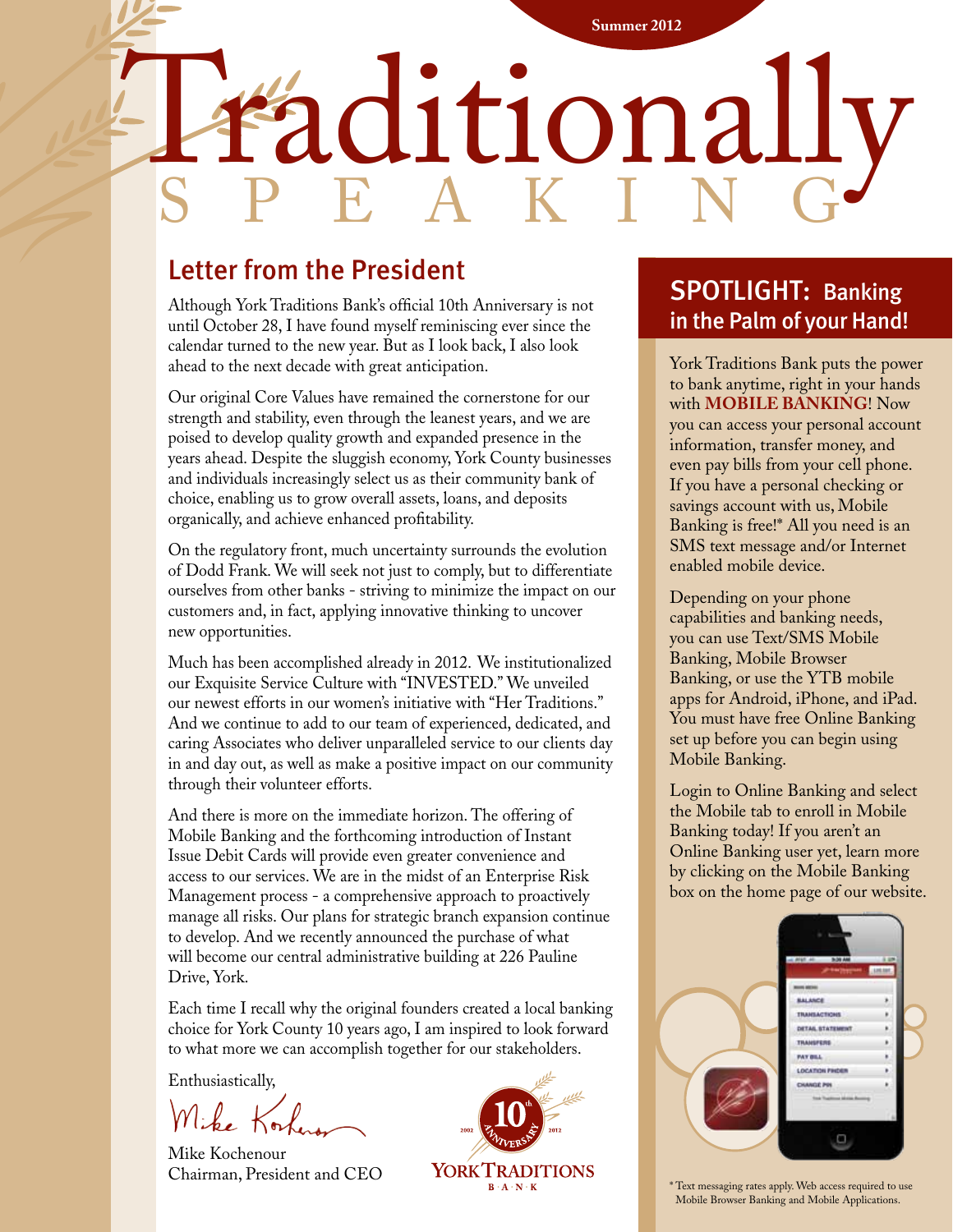# Community

Last holiday season, York Traditions Bank teamed up with the **York Daily Record/Sunday News** as the collection point for their **Annual Christmas Emergency Fund**. Newspaper readers, along with our customers, responded generously, and we were happy to present the **York County Food Bank** with a check for \$ present the York County Food Bank with a check for \$13,321.51 to help the hungry in our local area.

According to Teri Clinton, who coordinated the effort for the Bank, "It was so heartwarming to see the checks add up, along with the notes of kindness that accompanied them. It just made my holiday!" We hope that the York Daily Record/ Sunday News will ask us to make this a yearly tradition.



Pictured (left to right) are **Mike Kochenour,** *Chairman, President and CEO of York Traditions Bank,* **Jonathan Fisher,** *Executive Director of York County Food Bank,* **Carolyn Schaefer,** *Managing Director of Personal Banking,*  and **Teri Clinton,** *Executive Assistant to the CEO.*



Our **White Street Team** walked in the **March of Dimes "March for Babies"** on April 29. The team included (standing, left to right): **Sandy Althoff, Gina Henise, Stephanie Leisenring, Abigail Sizer**  (daughter of Stephanie)**, Laura Combs, Kimberli Sheaffer,** and **Andrea Nestlerode.** Sitting are **Amanda McClane, Fern McClane** (daughter of Amanda), and **Easton Nestlerode** (son of Andrea).

Our **Eastern Boulevard Team** collected trash during the **2012 Great American Cleanup of PA** which ran from March 1 through May 31. This is the fourth year they have participated in beautifying our community by collecting about 50 pounds of trash and litter along the



Boulevard from South Keesey Street to Edgewood Road. Shown in the picture are (left to right): **Shawna Wagner, Kathy Eveler, Lisa Wilkins, Sue Campbell, Sandy Althoff,** and **Ryan Huegel**.



Our **Susquehanna Trail Team** held a **Yard Sale** on Saturday, May 5, and raised \$ 715 to benefit **Leg Up Farm**, an organization that helps improve the lives of children with special needs and their families through therapeutic programs and services, education, and advocacy. Presenting the check to **Lou Castriota** (center) of Leg Up Farm are (left to right) **Susan Kise, Sandy Dumanski, Jacqueline Sterner,** and **Jeanne Leese.**

**United Way Day of Action** was held on June 21, 2012, and Team Traditions volunteered at Cross Keys Retirement Village for a "Day at the Fair." Our Associates spent time with the residents playing games, serving lunch, and passing out cotton candy, popcorn, and snow cones. Despite the heat, it was a fun-filled and extremely rewarding day for those who participated. They can't wait to do it again next year!



Pictured are **Lisa Morgan**, *St. Charles Way Teller*, and **Tammy Warfel**, *Loan Operations Manager.*  Also helping at the Day of Action were **Judy Chambers,** *St. Charles Way Branch Manager,* **Sue Campbell,** *Eastern Boulevard Branch Manager,* **Ginger Stoltzfus,** *Mortgage Services Partner,* **Pat Joseph,** *Senior Mortgage Services Partner,* **Maddy Gingerich,** *Retired Teller,* **Tessa Grove,** *Business Services Administrative Assistant,*  and **Lisa Wilkins,** *Eastern Boulevard Personal Banker.*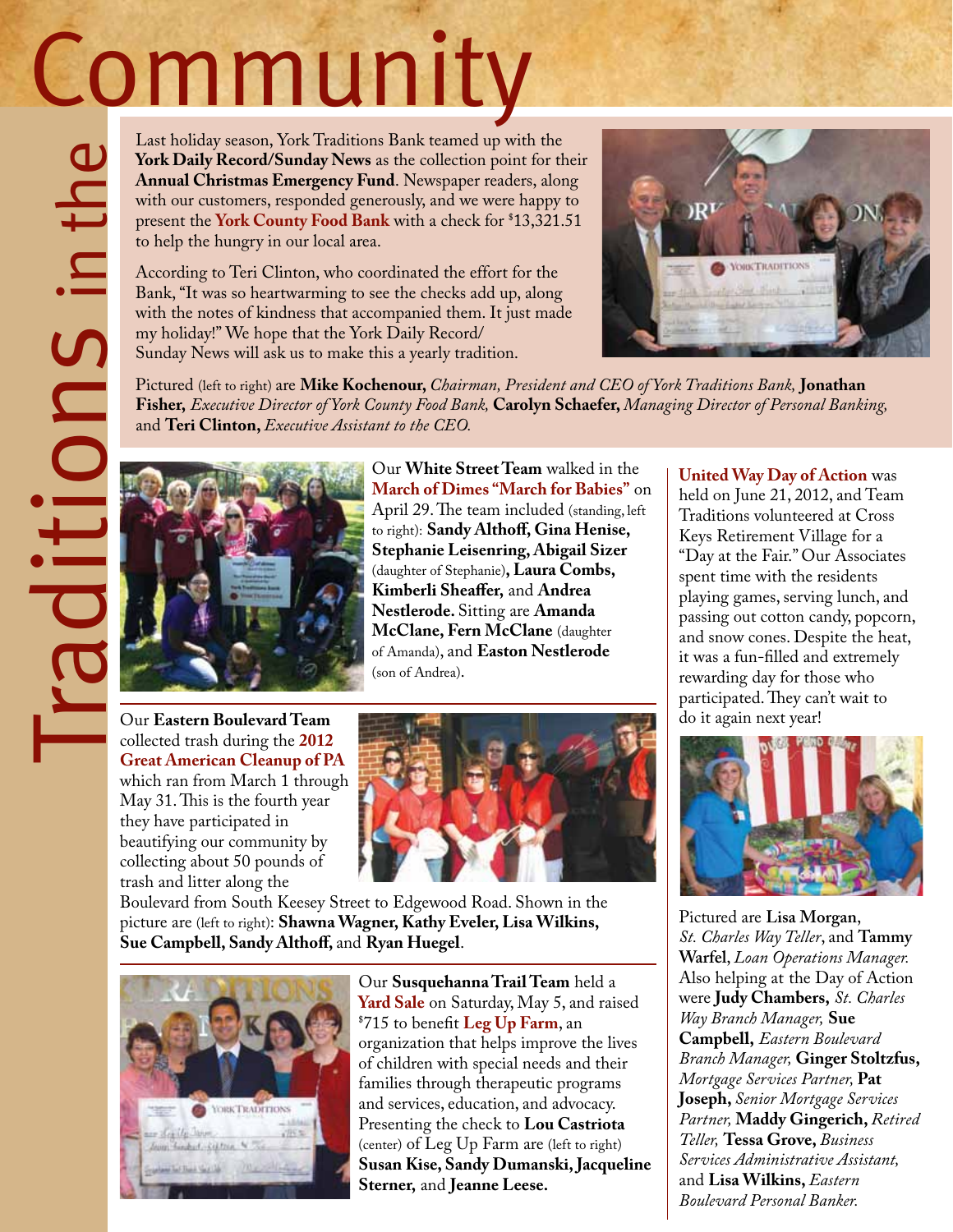### Bank News

#### "invested" in serving our customers

Since our inception, York Traditions Bank has been dedicated to providing exquisite customer service. On May 11, 2012, all of our Associates came together in the St. Charles Way lobby to focus in on this commitment to our customers with **INVESTED**, the Bank's new acronym for service standards.

After a presentation revealing what the letters in **INVESTED** stand for, each Associate signed posters which are now hanging in our branch lobbies and

business divisions. They were also given a special coin in recognition of the commitment they make to these standards every day. Look for the posters and coins displayed when you visit our branches, and discover what **INVESTED** means to us... and ultimately, *to you!*



#### PutTING your home to work for you

Record low interest rates have opened the doors to some wonderful opportunities for homeowners to make the most of their money.

What is the current interest rate on your home mortgage? It may be time to **REFINANCE!** Talk with our expert originators today about whether it makes sense to refinance your mortgage. Depending on your situation, you could lower your monthly payments or cut down on the length of your current loan. Call 747-2651 for more details.

It's also a great time to talk with us about a **HOME EQUITY LOAN** or **LINE OF CREDIT**. Use it to make home improvements, consolidate debt, pay for college tuition, buy a new car, take a vacation, or just have funds available in case of an emergency. Call Sue Schroeder at 747-2608. She'll explain the difference between a home equity loan and line of credit, and help you decide which solution may be right for you!

**Attention: York Traditions Bank has lowered the minimum withdrawal amount from Home Equity Lines of Credit from \$ 500 to \$ 100!**

#### **Awards and Promotions**



**kimBERLY amberman** has recently become York Traditions Bank's fourth mortgage originator.

Kim joined the York Traditions team

in 2009 as a Loan Booking Specialist in the Loan Administration Department. She transitioned to the Mortgage Department in May of 2011 as a Mortgage Services Specialist and was promoted to Mortgage Services Partner in April of this year. Kim is based at our White Street Branch, which now allows us to have a dedicated mortgage originator at each of our four branches.

Chairman, President and CEO, **MICHAEL KOCHENOUR**, and Managing Director of Personal Banking, **CAROLYN SCHAEFER**, were recognized for reaching 40 or more years in their banking careers at the Pennsylvania Bankers Association Spring Summit for the Central Pennsylvania Region on April 9, 2012.

Congratulations, Mike and Carolyn, on your incredible achievements!



#### BANK PURCHASES PROPERTY, ANNOUNCES PLANS FOR ADMINISTRATIVE CENTER

York Traditions Bank announces the recent purchase of the property and building that formerly housed The Room Store at 226 Pauline Drive in York Township.

Founded in 2002 with 13 Associates and one branch at 235 St. Charles Way, the Bank now employs 75 Associates and has three additional York County branches. Currently, all Administrative, Operations, Business Services, and Mortgage Services departments are located at the original St. Charles Way site. With available office space maximized, expanded facilities are necessary to support York Traditions Bank's current and anticipated growth.

We will develop the vacant 27,600 square-foot building into a central administrative center. While plans are still being formulated as to which departments will be relocated to the new building, it is certain that the St. Charles Way Retail Branch will continue to operate at its current location. The move should occur sometime during the first quarter of 2013. We'll share more details in our next newsletter as the project progresses!

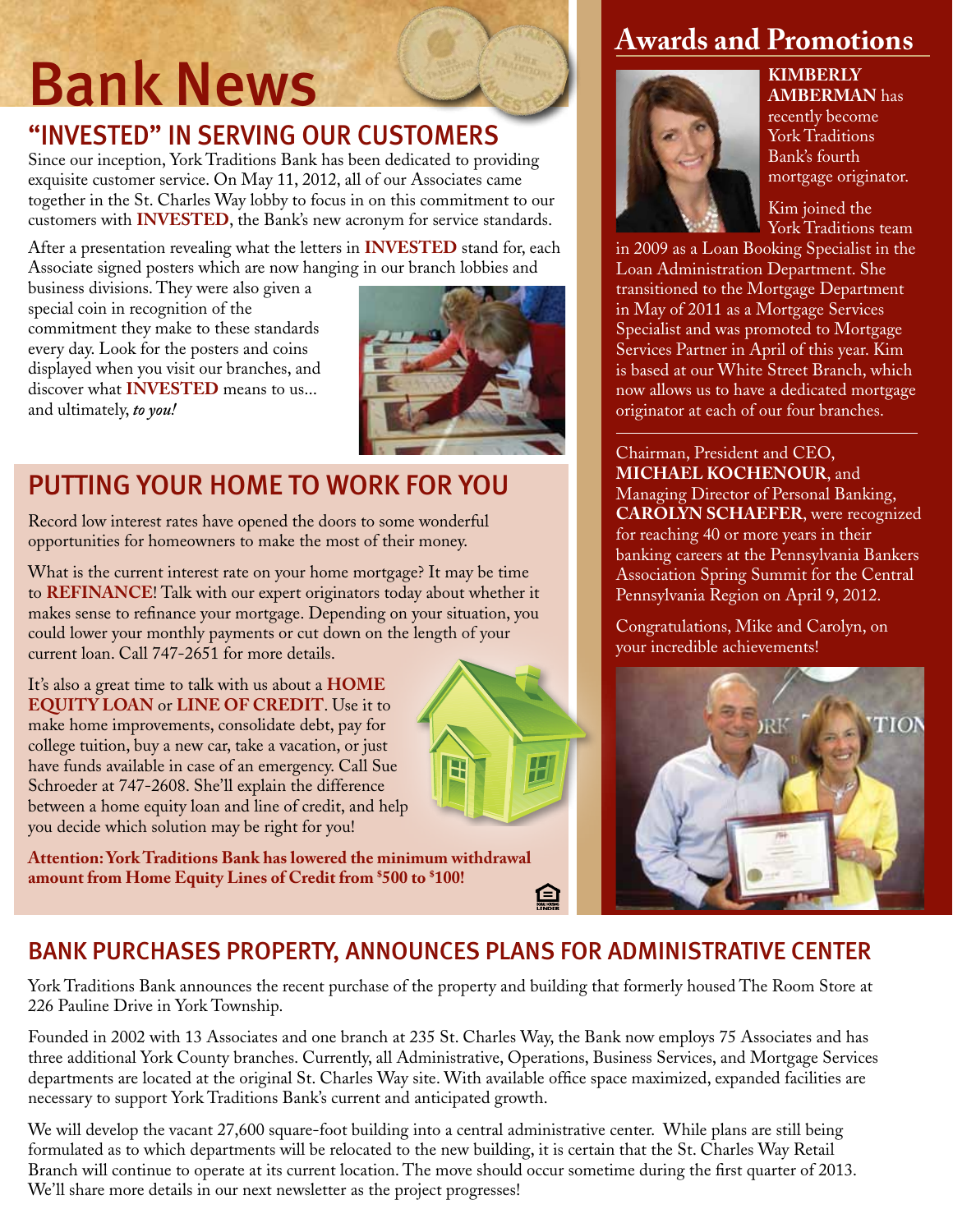

## **busi ness serv ices**

### **A Wealth of Experience**

MIKE HUSON GENE DRAGANOSKY *Business Services Team Leader Chief Lending Officer*

#### **Collectively, this group of "Best in Class" Business Bankers is dedicated to providing premiere personalized service and innovative solutions to businesses of all sizes.**

As York Traditions Bank heads into the next decade and beyond, we began 2012 by positioning ourselves to reach deeper into the marketplace, create even stronger relationships with our current customer base, and further strengthen the Bank's financial performance.

**Gene Draganosky**, a member of the Bank's Senior Team since 2008, was named *Chief Lending Officer* at the start of the year. Gene now oversees all credit functions. His expanded areas of management responsibility include Business Services, Small Business, and Treasury Management. Across his 27 years in the financial business, Gene has provided excellent senior level leadership for both credit administration and business line areas.

**Mike Huson** has been a Senior Business Services *Partner* since the Bank's inception. In order to capitalize on his excellent relationship and leadership skills, Mike was

promoted to *Business Services Team Leader* in January. With over 20 years of commercial banking experience, Mike continues to serve his current customers while providing solid leadership to the entire team in the administration and development of new credit and non-credit relationships.

**Chris Helt** continues in his role as *Senior Business Services Partner* with 16 years of excellent relationship management. In February, **Phil Golden** also joined the team as *Business Services Partner*. Phil has a passion for community banking, bringing with him three decades of background in commercial lending and new business development.

The Bank also welcomed **Charles Wurster** in February to the newly created position of *Credit Officer*. Charles brings over 15 years of

commercial banking experience and a great network that he has created across the county. Charles is joined by *Credit Analyst* **Bonnie Evans** who, with her 38 years of industry know-how, works in tandem with the relationship managers in understanding the needs of business clients.

**Ed Hesson**, *Small Business Services Partner*, works closely with the Retail Team to expand the Bank's penetration into the small business market for both credit and non-credit services.

Along with this strong group of lenders, the Bank continues to offer a full base of business deposit solutions. **Liz Dellinger** heads up the area of *Treasury Management*, and **Sue Schroeder** handles *Merchant Services*. The entire team is expertly supported by **Tessa Grove**, *Business Services Administrative Assistant.*

**front - Phil, Mike, Gene, Sue; middle - Charles; back - Ed, Liz, Chris, Tessa, Bonnie**

**Shawn Stine,** one of the Bank's original founders, recently departed the organization.

We thank Shawn for his years of service and wish him well in his future endeavors!